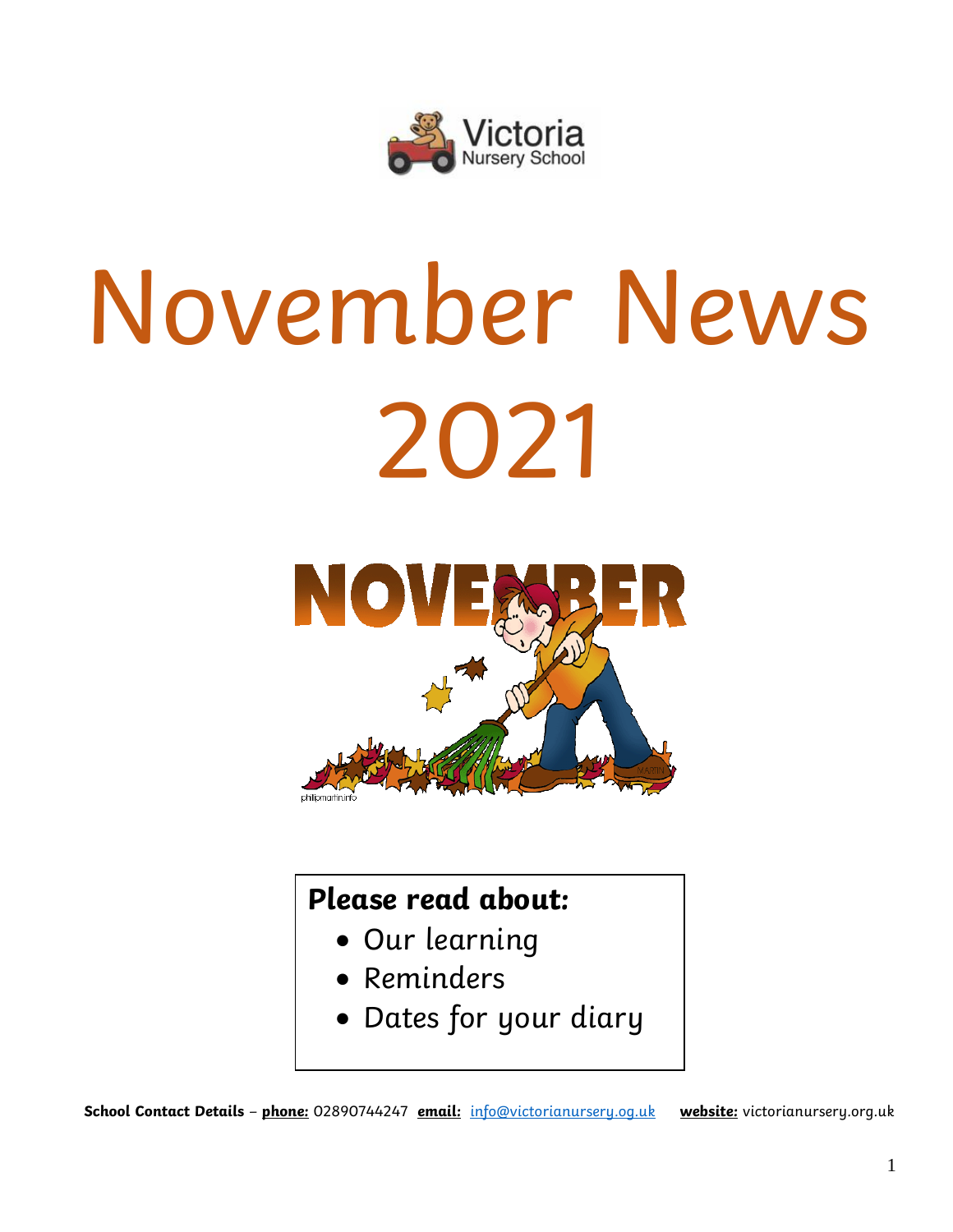# **OUR LEARNING**



#### **Colour theme: - Brown**

We will focus on Brown, basing some of our Art / Craft activities on Brown. To date we have been working on themes about our families and ourselves but now we are introducing a topic on our homes.

We will relate this to 'Where we live'.

Naming and labelling – windows, doors, roof, stairs, bedroom, bathroom, kitchen / living room. Also associated furniture e.g. kitchen – table, cooker, fridge Bedroom – bed, lamp, wardrobe.

We will discuss the role of people who build houses: -

Plumber – sinks, baths, toilets.

Electrician – wiring, sockets, switches, lights.

Joiner – wooden items – stairs, doors, windows

Tiler – roof.

We will be looking at shape and pattern and printing with a variety of materials including real bricks.

We will also relate homes to animals: - Farm – horses, cows, sheep and pigs.

# **Nature in the Environment - ECO**

We will be discussing woodland homes for deer, owls, squirrels, foxes, hedgehogs and discussing in more detail 'hibernation'. We will discuss which animals / insects live in trees e.g. spiders, birds and squirrels. We will observe autumn in our nursery environment e.g. change in our plants / shrubs in the garden, change in the colour of leaves, effect of wind to expose the bare bark and observation of tree outline – trunk, branches and twigs.

# **Wooden Display**

Please encourage your child to identify wooden items within your home e.g. windows, chairs, tables, clock, pencils etc.

# **Cooking Activity**

We will bake Gingerbread Men and rice crispie buns.

# **Development of Play**

We will foster respect and helpfulness also kindness and thoughtfulness towards others. We will be encouraging good listening skills – listening carefully and selectively as this is important in acquiring and developing language. Please encourage selective listening to sounds at home and identify the source e.g. telephone ringing and door banging closed. We bring children on a 'listening walk' outdoors to help them identify outdoor sounds …a van reversing, bells tolling, birds singing etc.

#### **Music**

We will introduce shakers and musical instruments – offering a wide scope in exploring sounds and basic actions e.g. tapping, plucking and shaking.

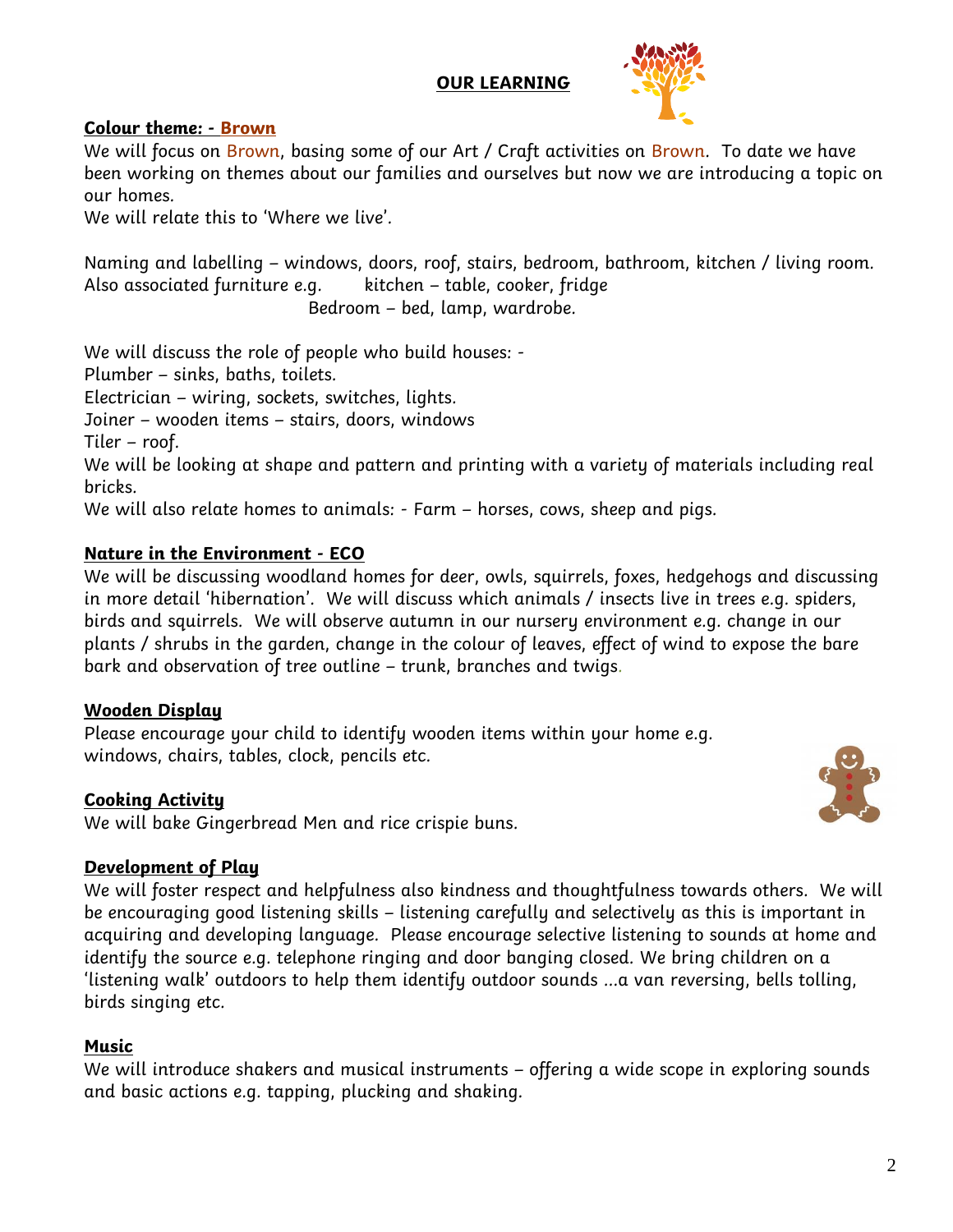# **NOTICES**



# **18th and 19th November 2021 - Settling in Parent Meetings**

Settling in Meetings will take place on Thursday 18<sup>th</sup> and Friday 19<sup>th</sup> November 2021 via telephone call. Each informal meeting lasts approximately 10 mins and is an opportunity to discuss how your child has settled and for you to discuss any queries or concerns. From Wednesday 10th November a sheet will be displayed in the veranda for you to choose a suitable time slot for your meeting. Please insert both your child's name, your name and the number you would like to be contacted on.

# **The Getting Ready to Learn – Big Bedtime Read**.

Every two weeks your child will be given a 'Lending Library Bag' to enhance our promotion of Language and Literacy in the curriculum. The bags will be distributed on Thursday afternoons and should be returned the following Wednesday morning; this will give you ample time to share the books over the week. Each bag will contain 5 books.

We would very much appreciate careful handling of the books ……..however, we realise that our children are very young and accidents do happen! Please do not let the likelihood

of damage to books deter you from full enjoyment of this educational resource. Any damage or loss should be reported to staff and we will replace or repair the book with no charge levied.

# **Clothing**

Please ensure all items of your child's clothing are labelled with his / her name as we can experience some mix ups. <mark>Please ensure your child has an appropriate WARM coat for this term.</mark> Please help us to encourage the skills of independence e.g. collecting their coat from the peg, putting on / taking off coat also manipulative skills e.g. buttoning, zipping etc. Do encourage your child to practice these skills at home.

#### **Dinner / Snack Money**

Many thanks for the prompt payment of dinner/snack money on Monday in the envelopes provided. We are unable to supply change so this will be deducted from the amount due the following week.

#### **Hand wash /Tissues/ Baby wipes**

Thank you supplying us with a box of tissues, hand wash and baby wipes each term as it helps us respond to coughs, colds and sneezes. Already we have used the hand washes provided by the parents over the past 2 months!! This is encouraging as it shows how much handwashing we are doing!!

# **Pigeon Holes**

Your child has been allocated with a pigeon hole in our unit in the veranda. This is where we place your child's work to be taken home and admired and also important school information notices. Please check it daily in the morning.

Your child's snack/dinner money envelope will be placed in the pigeon hole on Friday, please return it on Monday morning and place in the yellow box on top of the pigeon hole stand.

# **Parent Communication**

If you want to discuss anything regarding your child please speak to us. Brief communication should be discussed on arrival at a 2 metre distance from staff.

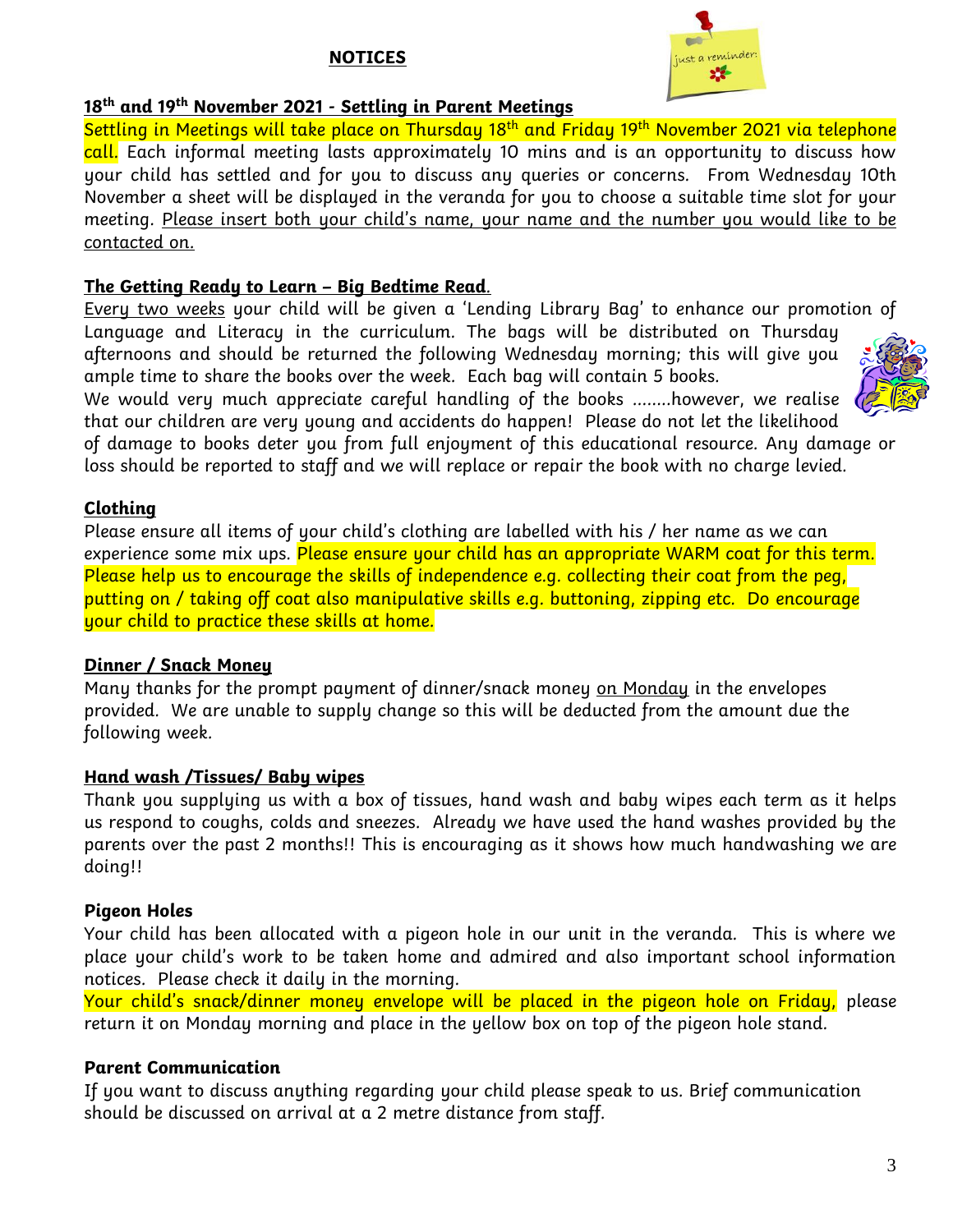If you want to discuss anything in detail regarding your child please phone between 8.30am and 9am or contact the school via email [info@victorians.belfast.ni.sch.uk.](mailto:info@victorians.belfast.ni.sch.uk)

Only phone the school during teaching hours if it is an emergency as we are with the children and we may be unable to answer the phone.

# **Illness**

Thank you for keeping your child at home when they are unwell. When children are well in school they thrive and have a successful day. Unfortunately there is often an increase in respiratory viruses' and vomiting and diarrhoea bugs this term. We wish to remind parents that children should not return to school before they have fully recovered.

If your child has COVID symptoms your child should NOT come to school. Please follow PHA guidelines which encourage children to get a PCR test.

It is everyone's responsibility in our school community to protect our children, staff and families.

In the case of vomiting and diarrhoea – only when full sleeping and eating patterns have been reestablished and your child is in good form. In the case of any vomiting and diarrhoea –  $48$  hours must have elapsed AFTER the last episode of diarrhoea before any child may safely return to school. For example, if your child had diarrhoea on Tuesday evening they should not return to school until Friday morning.

# **Arrival/ Collection of Children**

Reminders -

- 1. Staggered start from 9am (at the earliest) to 9.30am.
- 2. On arrival stand on the red cones 2m apart. Hold your child's hand. <mark>ONLY ONE family</mark> should be in the covered veranda area at a time.
- 3. Help your child to hang up their coat and to wash their hands at the sink (only family should be at the sink at a time).
- 4. When you are leaving after arrival or pick up walk please around the slide and down the side of the tunnel to avoid congestion.
- 5. Collection Please come into the school grounds and your child will be called to go to you in an organised manner. Please collect your child on time. When your child is in a full day staggered pick up is between 1.15pm – 1.25pm. There is no supervision available after 1.30pm.

Thank you

#### **IMPORTANT DATES FOR YOUR DIARY**

#### **Friday 17 th December**

This will be the last day of school before the Christmas Holidays and children may wear their ordinary clothes. The school will recommence on Wednesday 5 th January 2022 at 9am.

# **NURSERY ENROLEMENT FOR SEPTEMBER 2022**

The application process will be available on the Education Authority Website eani.org.uk/parents/admissions in January 2022. Children should be aged 3 on or before the 1<sup>st</sup> July 2019, i.e. born between 2<sup>nd</sup> July 2018 and 1<sup>st</sup> July 2019. However, from time to time we have